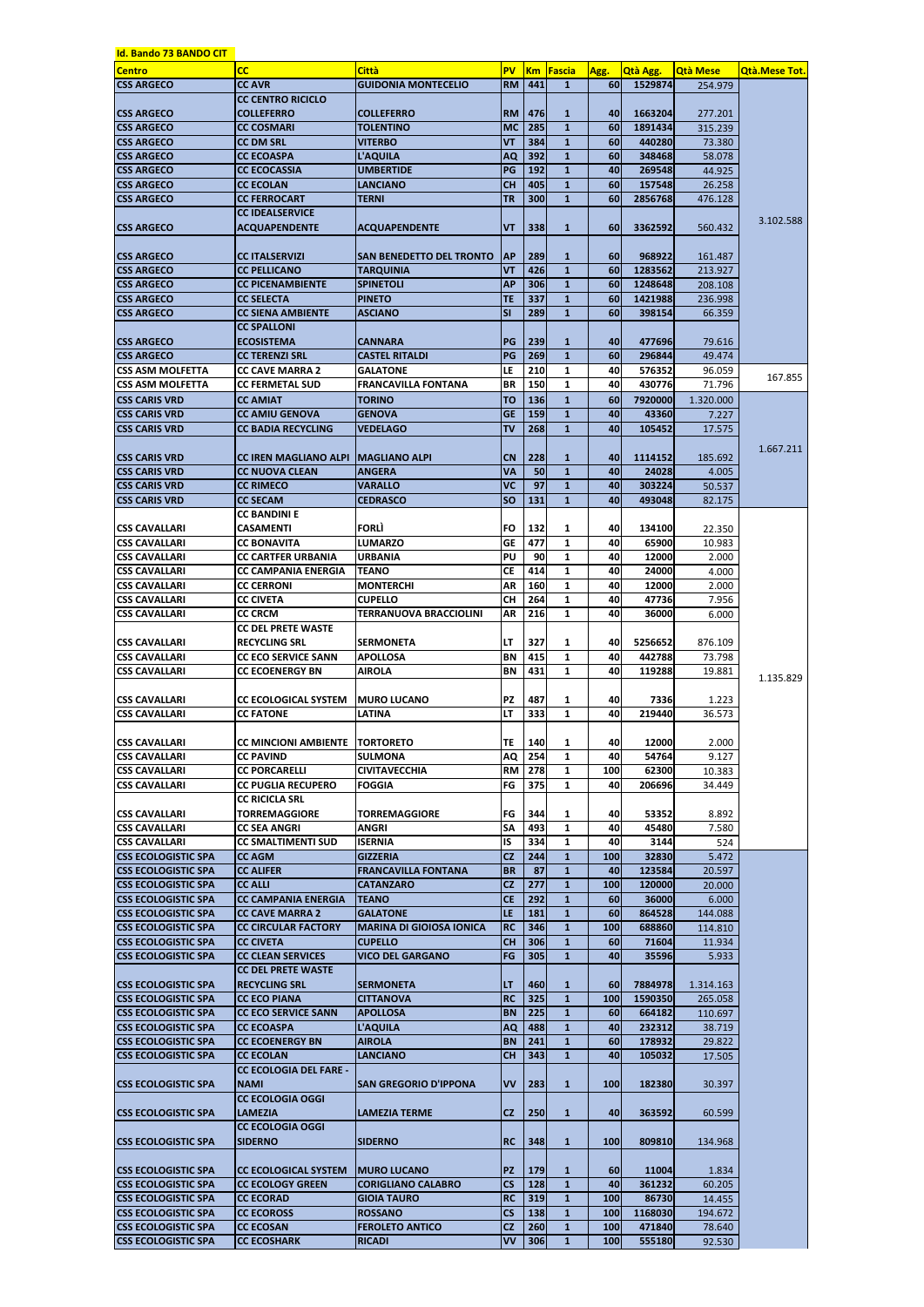| <b>ICSS ECOLOGISTIC SPA</b>                              | <b>ICC ECOTEC</b>                  | <b>ORTONA</b>                                   | <b>CH</b>              | 348               | $\mathbf{1}$                 | 40        | 2429048           | 404.841           |           |
|----------------------------------------------------------|------------------------------------|-------------------------------------------------|------------------------|-------------------|------------------------------|-----------|-------------------|-------------------|-----------|
| <b>CSS ECOLOGISTIC SPA</b>                               | <b>CC ENERGIA PULITA</b>           | <b>TERMOLI</b>                                  | <b>CB</b>              | 277               | $\mathbf{1}$                 | 40        | 163984            | 27.331            |           |
| <b>CSS ECOLOGISTIC SPA</b>                               | <b>CC ERA GROUP</b>                | ANDRIA                                          | <b>BT</b>              | 125               | $\mathbf{1}$                 | 40        | 936868            | 156.145           |           |
| <b>CSS ECOLOGISTIC SPA</b>                               | <b>CC EW&amp;T - KR</b>            | <b>CROTONE</b>                                  | <b>KR</b>              | 221               | $\mathbf{1}$                 | 100       | 276010            | 46.002            |           |
|                                                          |                                    |                                                 |                        |                   |                              |           |                   |                   |           |
| <b>CSS ECOLOGISTIC SPA</b>                               | <b>CC FATONE</b>                   | <b>LATINA</b>                                   | LT                     | 462               | $\mathbf{1}$                 | 60        | 329160            | 54.860            |           |
| <b>CSS ECOLOGISTIC SPA</b>                               | <b>CC FERMETAL SUD</b>             | <b>FRANCAVILLA FONTANA</b>                      | <b>BR</b>              | 87                | $\mathbf{1}$                 | 60        | 646164            | 107.694           |           |
| <b>CSS ECOLOGISTIC SPA</b>                               | <b>CC GB COSTRUZIONI</b>           | <b>CROSIA</b>                                   | $\mathsf{CS}$          | 150               | $\mathbf{1}$                 | 100       | 16680             | 2.780             |           |
|                                                          |                                    |                                                 |                        |                   |                              |           |                   |                   | 6.542.125 |
|                                                          |                                    |                                                 |                        |                   |                              |           |                   |                   |           |
| <b>CSS ECOLOGISTIC SPA</b>                               | <b>CC GEA-AQ</b>                   | SAN VINCENZO VALLE ROVETO AQ                    |                        | 428               | $\mathbf{1}$                 | 40        | 551144            | 91.857            |           |
| <b>CSS ECOLOGISTIC SPA</b>                               | <b>CC GIALPLAST</b>                | <b>TAVIANO</b>                                  | LE                     | 204               | $\mathbf{1}$                 | 100       | 2681570           | 446.928           |           |
| <b>CSS ECOLOGISTIC SPA</b>                               | <b>CC GIR SRLS</b>                 | <b>VIBO VALENTIA</b>                            | <b>VV</b>              | 280               | $\mathbf{1}$                 | 100       | 742870            | 123.812           |           |
| <b>CSS ECOLOGISTIC SPA</b>                               | <b>CC GRAMAR</b>                   | <b>SPARANISE</b>                                | <b>CE</b>              | 324               | $\mathbf{1}$                 | 40        | 10692             | 1.782             |           |
|                                                          |                                    |                                                 |                        |                   |                              |           |                   |                   |           |
|                                                          |                                    |                                                 |                        |                   |                              |           |                   |                   |           |
| <b>ICSS ECOLOGISTIC SPA</b>                              | <b>CC ITALSERVIZI</b>              | SAN BENEDETTO DEL TRONTO                        | <b>AP</b>              | 450               | 1                            | 40        | 645948            | 107.658           |           |
| <b>CSS ECOLOGISTIC SPA</b>                               | <b>CC MESSINA SERVIZI</b>          | <b>MESSINA</b>                                  | <b>ME</b>              | 360               | $\mathbf{1}$                 | 100       | 2043780           | 340.630           |           |
|                                                          |                                    |                                                 |                        |                   |                              |           |                   |                   |           |
|                                                          |                                    |                                                 |                        |                   |                              |           |                   |                   |           |
| <b>CSS ECOLOGISTIC SPA</b>                               | <b>CC MINCIONI AMBIENTE</b>        | TORTORETO                                       | <b>TE</b>              | 437               | $\mathbf{1}$                 | 60        | 18000             | 3.000             |           |
|                                                          | <b>CC PASQUINELLI - AMIU</b>       |                                                 |                        |                   |                              |           |                   |                   |           |
| <b>ICSS ECOLOGISTIC SPA</b>                              | <b>TARANTO</b>                     | <b>TARANTO</b>                                  | <b>TA</b>              | 55                | $\mathbf{1}$                 | 40        | 60944             | 10.157            |           |
|                                                          |                                    |                                                 |                        |                   |                              |           |                   |                   |           |
| <b>CSS ECOLOGISTIC SPA</b>                               | <b>CC PAVIND</b>                   | <b>SULMONA</b>                                  | <b>AQ</b>              | 433               | $\mathbf{1}$                 | 60        | 82146             | 13.691            |           |
|                                                          | <b>CC PELLICANO VERDE</b>          |                                                 |                        |                   |                              |           |                   |                   |           |
| <b>ICSS ECOLOGISTIC SPA</b>                              | <b>TITO</b>                        | <b>TITO</b>                                     | <b>PZ</b>              | 149               | $\mathbf{1}$                 | 40        | 298780            | 49.797            |           |
| <b>CSS ECOLOGISTIC SPA</b>                               | <b>CC PICENAMBIENTE</b>            | <b>SPINETOLI</b>                                | <b>AP</b>              | 449               | $\mathbf{1}$                 | 40        | 832432            | 138.739           |           |
|                                                          |                                    |                                                 |                        |                   |                              |           |                   |                   |           |
| <b>CSS ECOLOGISTIC SPA</b>                               | <b>ICC POLY2OIL</b>                | <b>PALMI</b>                                    | <b>RC</b>              | 326               | $\mathbf{1}$                 | 100       | 30500             | 5.083             |           |
| <b>CSS ECOLOGISTIC SPA</b>                               | <b>CC PUGLIA RECUPERO</b>          | <b>FOGGIA</b>                                   | FG                     | 197               | $\mathbf{1}$                 | 60        | 310044            | 51.674            |           |
| <b>CSS ECOLOGISTIC SPA</b>                               | <b>CC REGGIO MACERI</b>            | <b>REGGIO DI CALABRIA</b>                       | <b>RC</b>              | 366               | $\mathbf{1}$                 | 100       | 505770            | 84.295            |           |
|                                                          |                                    |                                                 |                        |                   |                              |           |                   |                   |           |
| <b>CSS ECOLOGISTIC SPA</b>                               | <b>CC REMASERVICE</b>              | SAN GIORGIO A LIRI                              | <b>FR</b>              | 372               | $\mathbf{1}$                 | 40        | 165148            | 27.525            |           |
|                                                          | <b>CC RICICLA SRL</b>              |                                                 |                        |                   |                              |           |                   |                   |           |
| <b>CSS ECOLOGISTIC SPA</b>                               | <b>TORREMAGGIORE</b>               | <b>TORREMAGGIORE</b>                            | FG                     | 230               | $\mathbf{1}$                 | <b>60</b> | 80028             | 13.338            |           |
|                                                          |                                    | <b>SAN MAURO MARCHESATO</b>                     |                        |                   |                              |           |                   |                   |           |
| <b>CSS ECOLOGISTIC SPA</b>                               | <b>ICC ROCCA</b>                   |                                                 | <b>KR</b>              | 232               | $\mathbf{1}$                 | 100       | 236790            | 39.465            |           |
| <b>CSS ECOLOGISTIC SPA</b>                               | <b>CC ROCCA KR</b>                 | <b>CROTONE</b>                                  | <b>KR</b>              | 221               | $\mathbf{1}$                 | 100       | 33580             | 5.597             |           |
| <b>CSS ECOLOGISTIC SPA</b>                               | <b>CC SAPI</b>                     | <b>SAN SALVO</b>                                | <b>CH</b>              | 299               | $\mathbf{1}$                 | 40        | 706396            | 117.733           |           |
|                                                          |                                    |                                                 |                        |                   |                              |           |                   |                   |           |
|                                                          |                                    |                                                 |                        |                   |                              |           |                   |                   |           |
| ICSS ECOLOGISTIC SPA                                     | <b>CC SE SERVIZI ECOLOGICI</b>     | <b>ICITTANOVA</b>                               | <b>RC</b>              | 325               | 1                            | 100       | 442440            | 73.740            |           |
| <b>ICSS ECOLOGISTIC SPA</b>                              | ICC SEA ANGRI                      | <b>ANGRI</b>                                    | ISA.                   | 256               | 1                            | 60        | 68220             | 11.370            |           |
| <b>CSS ECOLOGISTIC SPA</b>                               | <b>CC SEA SRL KR</b>               | <b>CROTONE</b>                                  | <b>KR</b>              | 221               | $\mathbf{1}$                 | 100       | 717790            | 119.632           |           |
|                                                          |                                    |                                                 | FG                     | 235               | $\mathbf{1}$                 | 40        |                   |                   |           |
| <b>ICSS ECOLOGISTIC SPA</b>                              | <b>CC SIMA</b>                     | <b>SAN PAOLO DI CIVITATE</b>                    |                        |                   |                              |           | 200004            | 33.334            |           |
| <b>lCSS ECOLOGISTIC SPA</b>                              | <b>CC SMALTIMENTI SUD</b>          | <b>ISERNIA</b>                                  | <b>IS</b>              | 297               | $\mathbf{1}$                 | 60        | 4716              | 786               |           |
|                                                          | <b>CC SPAGNUOLO</b>                |                                                 |                        |                   |                              |           |                   |                   |           |
| <b>lCSS ECOLOGISTIC SPA</b>                              | <b>ECOLOGIA</b>                    | <b>MANFREDONIA</b>                              | <b>FG</b>              | 197               | 1                            | 40        | 414384            | 69.064            |           |
|                                                          |                                    |                                                 |                        |                   |                              |           |                   |                   |           |
| <b>lCSS ECOLOGISTIC SPA</b>                              | <b>CC SUD GAS</b>                  | <b>CAMPI SALENTINA</b>                          | LE                     | 133               | $\mathbf{1}$                 | 40        | 1360404           | 226.734           |           |
| <b>CSS ECOLOGISTIC SPA</b>                               | <b>CC TEOREMA 2</b>                | <b>CAPURSO</b>                                  | <b>BA</b>              | 69                | $\mathbf{1}$                 | 100       | 4571730           | 761.955           |           |
|                                                          |                                    |                                                 |                        |                   |                              |           |                   |                   |           |
|                                                          |                                    |                                                 |                        |                   |                              |           |                   |                   |           |
| <b>CSS ECOREK</b>                                        | <b>CC CARUTER</b>                  | <b>BROLO</b>                                    | <b>ME</b>              | 96                | 1                            | 100       | 800900            | 133.483           |           |
| <b>CSS ECOREK</b>                                        | <b>CC COOPSERVICE</b>              | <b>CALTANISSETTA</b>                            | CL                     | 89                | $\mathbf{1}$                 | 100       | 1257840           | 209.640           |           |
|                                                          |                                    |                                                 |                        |                   |                              |           |                   |                   |           |
| <b>ICSS ECOREK</b>                                       | <b>CC ECO XXI</b>                  | SANTA MARGHERITA DI BELICE AG                   |                        | 123               | 1                            | 100       | 3687840           |                   |           |
|                                                          |                                    |                                                 |                        |                   |                              |           |                   | 614.640           |           |
| <b>ICSS ECOREK</b>                                       | <b>CC ECOFACE INDUSTRY</b>         | <b>RAVANUSA</b>                                 | AG                     | 123               | $\mathbf{1}$                 | 100       | 3773170           | 628.862           |           |
|                                                          | <b>CC ECOGESTIONI CEFALA'</b>      |                                                 |                        |                   |                              |           |                   |                   |           |
| <b>ICSS ECOREK</b>                                       | <b>DIANA</b>                       | <b>CEFALÀ DIANA</b>                             | PA                     | 72                | $\mathbf{1}$                 | 100       | 875250            | 145.875           |           |
|                                                          |                                    |                                                 |                        |                   |                              |           |                   |                   |           |
|                                                          | <b>CC ECOGESTIONI SANTA</b>        |                                                 |                        |                   |                              |           |                   |                   |           |
| <b>ICSS ECOREK</b>                                       | <b>FLAVIA</b>                      | SANTA FLAVIA                                    | PA                     | 41                | 1                            | 100       | 12590             | 2.098             |           |
| <b>CSS ECOREK</b>                                        | <b>CC ECOVAL CL</b>                | <b>MONTEDORO</b>                                | <b>CL</b>              | 119               | 1                            | 100       | 201270            | 33.545            |           |
| <b>CSS ECOREK</b>                                        | <b>CC LCR</b>                      | <b>PARTINICO</b>                                | PA                     | 87                | $\mathbf{1}$                 | 100       | 2117260           | 352.877           |           |
|                                                          |                                    |                                                 |                        |                   | $\mathbf{1}$                 | 100       |                   |                   |           |
| <b>CSS ECOREK</b>                                        | <b>CC MORGANS</b>                  | <b>ASSORO</b>                                   | EN                     | 106               |                              |           | 1240630           | 206.772           |           |
| <b>CSS ECOREK</b>                                        | <b>CC NIEM</b>                     | TORRENOVA                                       | <b>ME</b>              | 86                | 1                            | 100       | 874160            | 145.693           | 3.749.678 |
|                                                          | <b>CC PALERMO RECUPERI</b>         |                                                 |                        |                   |                              |           |                   |                   |           |
| <b>ICSS ECOREK</b>                                       | MISILMERI                          | <b>MISILMERI</b>                                | PA                     | 53                | $\mathbf{1}$                 | 100       | 78410             | 13.068            |           |
|                                                          |                                    |                                                 |                        |                   |                              |           |                   |                   |           |
|                                                          | <b>CC PALERMO RECUPERI</b>         |                                                 |                        |                   |                              |           |                   |                   |           |
| <b>ICSS ECOREK</b>                                       | PA                                 | <b>PALERMO</b>                                  | PA                     | 57                | 1                            | 100       | 36540             | 6.090             |           |
| <b>CSS ECOREK</b>                                        | <b>CC PIECO</b>                    | <b>PATTI</b>                                    | <b>ME</b>              | 117               | $\mathbf{1}$                 | 100       | 1178580           | 196.430           |           |
| <b>CSS ECOREK</b>                                        | <b>CC RUBBINO</b>                  | <b>CARINI</b>                                   | PA                     | 82                | $\mathbf{1}$                 | 100       | 1433860           | 238.977           |           |
|                                                          |                                    |                                                 |                        |                   |                              |           |                   |                   |           |
| <b>CSS ECOREK</b>                                        | <b>CC RUBINO</b>                   | <b>CASTELL'UMBERTO</b>                          | <b>ME</b>              | 97                | 1                            | 100       | 80720             | 13.453            |           |
| <b>CSS ECOREK</b>                                        | <b>CC SEA AMBIENTE</b>             | <b>SAN CIPIRELLO</b>                            | PA                     | 83                | 1                            | 100       | 13240             | 2.207             |           |
| <b>CSS ECOREK</b>                                        | <b>CC SELF</b>                     | <b>VALDINA</b>                                  | <b>ME</b>              | 154               | 1                            | 100       | 1025100           | 170.850           |           |
| <b>CSS ECOREK</b>                                        | <b>CC SICULCOOP</b>                | <b>ROMETTA</b>                                  | <b>ME</b>              | 168               | $\mathbf{1}$                 | 100       | 653160            | 108.860           |           |
|                                                          |                                    |                                                 |                        |                   |                              |           |                   |                   |           |
| <b>CSS ECOREK</b>                                        | <b>CC TRAINA</b>                   | <b>CAMMARATA</b>                                | AG                     | 81                | $\mathbf{1}$                 | 100       | 658170            | 109.695           |           |
| <b>ICSS ECOREK</b>                                       | <b>CC WEM</b>                      | <b>CATANIA</b>                                  | <b>CT</b>              | 168               | 1                            | 100       | 2499380           | 416.563           |           |
| <b>CSS IBLU CADELBOSCO</b>                               | <b>CC A2A RECYCLING</b>            | <b>CASTENEDOLO</b>                              | <b>BS</b>              | 146               | $\mathbf{1}$                 | 40        | 1600900           | 266.817           |           |
| <b>CSS IBLU CADELBOSCO</b>                               | <b>CC ABONECO</b>                  | <b>PARONA</b>                                   | <b>PV</b>              | 192               | $\mathbf{1}$                 | 40        | 803904            | 133.984           |           |
|                                                          |                                    |                                                 |                        |                   |                              |           |                   |                   |           |
| <b>CSS IBLU CADELBOSCO</b>                               | <b>CC ACSR</b>                     | <b>BORGO SAN DALMAZZO</b>                       | <b>CN</b>              | 352               | $\mathbf{1}$                 | 60        | 1139760           | 189.960           |           |
| <b>CSS IBLU CADELBOSCO</b>                               | <b>CC AMIU GENOVA</b>              | <b>GENOVA</b>                                   | <b>GE</b>              | 235               | $\mathbf{1}$                 | 60        | 65040             | 10.840            |           |
| <b>CSS IBLU CADELBOSCO</b>                               | <b>CC APRICA</b>                   | <b>LOGRATO</b>                                  | <b>BS</b>              | 161               | $\mathbf{1}$                 | 40        | 740920            | 123.487           |           |
|                                                          |                                    | <b>JOLANDA DI SAVOIA</b>                        |                        |                   |                              |           |                   |                   |           |
| <b>CSS IBLU CADELBOSCO</b>                               | <b>CC AREA IMPIANTI</b>            |                                                 | <b>FE</b>              | 154               | $\mathbf{1}$                 | 40        | 6424              | 1.071             |           |
| <b>CSS IBLU CADELBOSCO</b>                               | <b>ICC ASTEA</b>                   | <b>OSIMO</b>                                    | <b>AN</b>              | 298               | $\mathbf{1}$                 | 60        | 585720            | 97.620            |           |
| <b>CSS IBLU CADELBOSCO</b>                               | <b>CC BENASSI</b>                  | <b>GUARENE</b>                                  | <b>CN</b>              | 244               | $\mathbf{1}$                 | 40        | 990684            | 165.114           |           |
|                                                          |                                    |                                                 |                        |                   |                              |           |                   |                   |           |
|                                                          |                                    |                                                 |                        |                   |                              |           |                   |                   |           |
| <b>CSS IBLU CADELBOSCO</b>                               | ICC BIONDI MOLINACCIO              | <b>PERUGIA</b>                                  | PG                     | 309               | $\mathbf{1}$                 | 40        | 443140            | 73.857            |           |
|                                                          | <b>CC BRONI-STRADELLA</b>          |                                                 |                        |                   |                              |           |                   |                   |           |
| <b>ICSS IBLU CADELBOSCO</b>                              | <b>PUBBLICA</b>                    | <b>BRONI</b>                                    | <b>PV</b>              | 127               | $\mathbf{1}$                 | 40        | 205824            | 34.304            |           |
|                                                          |                                    |                                                 |                        |                   |                              |           |                   |                   |           |
| <b>CSS IBLU CADELBOSCO</b>                               | <b>CC CALCINA AMB</b>              | <b>TRIESTE</b>                                  | <b>TS</b>              | 377               | $\mathbf{1}$                 | 60        | 842376            | 140.396           |           |
| <b>CSS IBLU CADELBOSCO</b>                               | <b>CC CARE</b>                     | <b>CARPI</b>                                    | <b>MO</b>              | 40                | $\mathbf{1}$                 | 40        | 1113012           | 185.502           |           |
| <b>CSS IBLU CADELBOSCO</b>                               | <b>CC CARTFER</b>                  | PESARO                                          | <b>PS</b>              | 225               | $\mathbf{1}$                 | 40        | 1326360           | 221.060           |           |
| <b>CSS IBLU CADELBOSCO</b>                               | <b>CC CASALASCA</b>                | <b>SAN GIOVANNI IN CROCE</b>                    | <b>CR</b>              | 47                | $\mathbf{1}$                 | 40        | 1042120           | 173.687           |           |
|                                                          |                                    |                                                 |                        |                   |                              |           |                   |                   |           |
| <b>CSS IBLU CADELBOSCO</b><br><b>CSS IBLU CADELBOSCO</b> | <b>CC CAUTO</b><br><b>CC COGES</b> | <b>BRESCIA</b><br><b>SAN GERVASIO BRESCIANO</b> | <b>BS</b><br><b>BS</b> | 145<br><b>119</b> | $\mathbf{1}$<br>$\mathbf{1}$ | 40<br>40  | 1559932<br>121616 | 259.989<br>20.269 |           |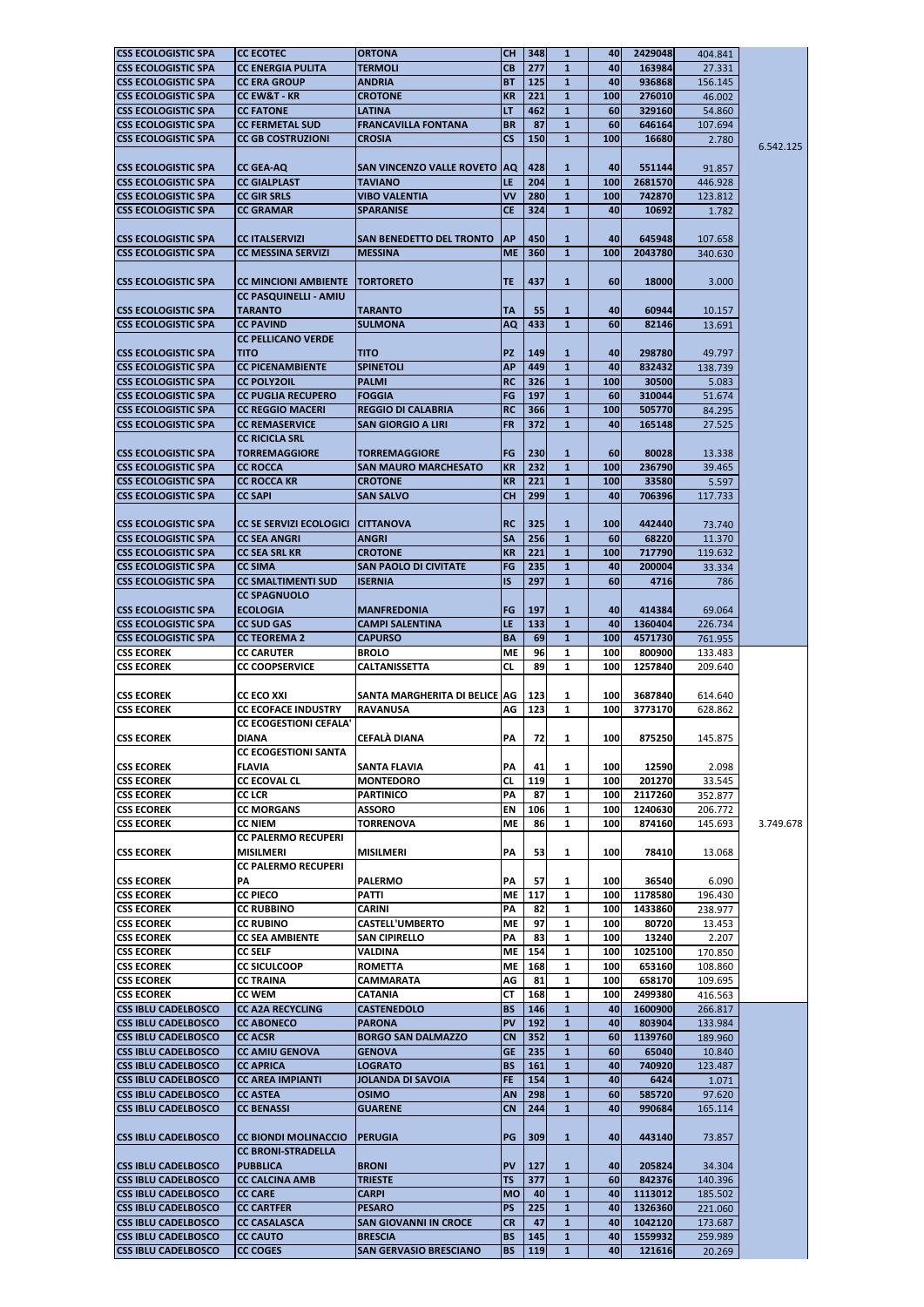| <b>CSS IBLU CADELBOSCO</b>  |                                             |                                |           |     |              |            |          |           |           |
|-----------------------------|---------------------------------------------|--------------------------------|-----------|-----|--------------|------------|----------|-----------|-----------|
|                             | <b>CC COSMO</b>                             | <b>CASALE MONFERRATO</b>       | <b>AL</b> | 214 | $\mathbf{1}$ | 40         | 228648   | 38.108    |           |
| <b>ICSS IBLU CADELBOSCO</b> | <b>CC ECO ELPIDIENSE</b>                    | <b>PORTO SANT'ELPIDIO</b>      | <b>AP</b> | 337 | $\mathbf{1}$ | 40         | 714748   | 119.125   |           |
|                             |                                             |                                |           |     |              |            |          |           |           |
| <b>CSS IBLU CADELBOSCO</b>  | <b>CC ECO SINERGIE</b>                      | <b>SAN VITO AL TAGLIAMENTO</b> | <b>PN</b> | 306 | $\mathbf{1}$ | 60         | 1616040  | 269.340   |           |
| <b>CSS IBLU CADELBOSCO</b>  | <b>CC ECOLAT</b>                            | <b>GROSSETO</b>                | <b>GR</b> | 296 | $\mathbf{1}$ | 60         | 457500   | 76.250    |           |
|                             |                                             |                                |           |     |              |            |          |           |           |
| <b>CSS IBLU CADELBOSCO</b>  | <b>CC ECOLOGY SYSTEM</b>                    | <b>MANTOVA</b>                 | <b>MN</b> | 51  | $\mathbf{1}$ | 40         | 138700   | 23.117    |           |
| <b>CSS IBLU CADELBOSCO</b>  | <b>CC ERSU Statuario</b>                    | PIETRASANTA                    | LU        | 180 | $\mathbf{1}$ | 40         | 555648   | 92.608    |           |
| <b>CSS IBLU CADELBOSCO</b>  | <b>CC FERRI &amp; OLIVA 2</b>               | <b>SALTARA</b>                 | <b>PU</b> | 251 | $\mathbf{1}$ | 40         | 531804   |           |           |
|                             |                                             |                                |           |     |              |            |          | 88.634    |           |
|                             | <b>CC FINI SERVIZI</b>                      |                                |           |     |              |            |          |           |           |
| <b>CSS IBLU CADELBOSCO</b>  | <b>AMBIENTALI</b>                           | <b>ZOLA PREDOSA</b>            | <b>BO</b> | 65  | $\mathbf{1}$ | 40         | 725420   | 120.903   |           |
|                             |                                             |                                |           |     |              |            |          |           |           |
| <b>CSS IBLU CADELBOSCO</b>  | <b>CC GAIA</b>                              | <b>ASTI</b>                    | <b>AT</b> | 218 | $\mathbf{1}$ | 40         | 2400000  | 400.000   |           |
| <b>CSS IBLU CADELBOSCO</b>  | <b>CC GF CASCAMI</b>                        | <b>CASTEL GOFFREDO</b>         | <b>MN</b> | 81  | $\mathbf{1}$ | 40         | 123112   | 20.519    |           |
|                             |                                             |                                |           |     |              |            |          |           |           |
| <b>CSS IBLU CADELBOSCO</b>  | <b>CC GRAZIANI RECUPERI</b>                 | <b>PANICALE</b>                | PG        | 297 | $\mathbf{1}$ | 60         | 662676   | 110.446   |           |
|                             | <b>CC HERAMBIENTE</b>                       |                                |           |     |              |            |          |           | 8.190.938 |
|                             |                                             |                                |           |     |              |            |          |           |           |
| <b>CSS IBLU CADELBOSCO</b>  | <b>BOLOGNA</b>                              | <b>GRANAROLO DELL'EMILIA</b>   | <b>BO</b> | 83  | $\mathbf{1}$ | 40I        | 28744961 | 479.083   |           |
|                             | <b>CC HERAMBIENTE</b>                       |                                |           |     |              |            |          |           |           |
| <b>CSS IBLU CADELBOSCO</b>  | <b>CORIANO</b>                              | <b>CORIANO</b>                 | <b>RN</b> | 203 | $\mathbf{1}$ | 40         | 1746360  |           |           |
|                             |                                             |                                |           |     |              |            |          | 291.060   |           |
|                             | <b>CC HERAMBIENTE</b>                       |                                |           |     |              |            |          |           |           |
| <b>ICSS IBLU CADELBOSCO</b> | <b>MODENA</b>                               | <b>MODENA</b>                  | <b>MO</b> | 35  | $\mathbf{1}$ | 40         | 2183536  | 363.923   |           |
|                             |                                             |                                |           |     |              |            |          |           |           |
|                             |                                             |                                |           |     |              |            |          |           |           |
| <b>CSS IBLU CADELBOSCO</b>  | <b>CC IDEAL RIVE D'ARCANO RIVE D'ARCANO</b> |                                | <b>UD</b> | 345 | $\mathbf{1}$ | <b>60</b>  | 2413434  | 402.239   |           |
|                             |                                             |                                |           |     |              |            |          |           |           |
| <b>ICSS IBLU CADELBOSCO</b> | CC IL SOLCO                                 | <b>SAVIGNANO SUL RUBICONE</b>  | <b>FC</b> | 176 | $\mathbf{1}$ | 40         | 990556   | 165.093   |           |
|                             |                                             |                                |           |     |              |            |          |           |           |
|                             |                                             |                                |           |     |              |            |          |           |           |
| <b>CSS IBLU CADELBOSCO</b>  | <b>CC IREN MAGLIANO ALPI</b>                | <b>IMAGLIANO ALPI</b>          | <b>CN</b> | 283 | $\mathbf{1}$ | 60         | 1671228  | 278.538   |           |
| <b>CSS IBLU CADELBOSCO</b>  | <b>CC ISACCO</b>                            | <b>GABBIONETA-BINANUOVA</b>    | <b>CR</b> | 70  | $\mathbf{1}$ | 40         | 137364   | 22.894    |           |
|                             |                                             |                                |           |     |              |            |          |           |           |
|                             |                                             |                                |           |     |              |            |          |           |           |
| <b>CSS IBLU CADELBOSCO</b>  | <b>CC ISONTINA AMBIENTE</b>                 | <b>MORARO</b>                  | <b>GO</b> | 349 | $\mathbf{1}$ | <b>601</b> | 1132416  | 188.736   |           |
|                             | <b>CC LINEA AMBIENTE</b>                    |                                |           |     |              |            |          |           |           |
|                             |                                             |                                |           |     |              |            |          |           |           |
| <b>ICSS IBLU CADELBOSCO</b> | <b>FOMBIO</b>                               | <b>FOMBIO</b>                  | LO        | 98  | $\mathbf{1}$ | 40         | 662680   | 110.447   |           |
|                             | <b>CC LINEA GESTIONI</b>                    |                                |           |     |              |            |          |           |           |
|                             |                                             |                                |           |     |              |            |          |           |           |
| <b>CSS IBLU CADELBOSCO</b>  | <b>CREMA</b>                                | <b>CREMA</b>                   | <b>CR</b> | 127 | $\mathbf{1}$ | 40         | 969184   | 161.531   |           |
|                             | <b>CC LINEA GESTIONI</b>                    |                                |           |     |              |            |          |           |           |
|                             |                                             |                                |           |     |              |            |          |           |           |
| <b>CSS IBLU CADELBOSCO</b>  | <b>CREMONA</b>                              | <b>CREMONA</b>                 | <b>CR</b> | 95  | 1            | 40         | 337612   | 56.269    |           |
| <b>ICSS IBLU CADELBOSCO</b> | <b>CC PANINI</b>                            | <b>MODENA</b>                  | <b>MO</b> | 35  | 1            | 40         | 269868   | 44.978    |           |
|                             |                                             |                                |           |     |              |            |          |           |           |
| <b>CSS IBLU CADELBOSCO</b>  | <b>CC RELIFE RECYCLING</b>                  | TORTONA                        | <b>AL</b> | 169 | $\mathbf{1}$ | 40         | 2664192  | 444.032   |           |
| <b>CSS IBLU CADELBOSCO</b>  | <b>CC REVETRO CARASCO</b>                   | <b>CARASCO</b>                 | <b>GE</b> | 201 | $\mathbf{1}$ | 40         | 772852   | 128.809   |           |
|                             |                                             |                                |           |     |              |            |          |           |           |
| <b>ICSS IBLU CADELBOSCO</b> | <b>CC SKM</b>                               | <b>NOVARA</b>                  | <b>NO</b> | 203 | $\mathbf{1}$ | 40I        | 1282744  | 213.791   |           |
| <b>CSS IBLU CADELBOSCO</b>  | <b>CC SNUA</b>                              | <b>AVIANO</b>                  | PN        | 307 | $\mathbf{1}$ | <b>60</b>  | 1351884  | 225.314   |           |
|                             |                                             |                                |           |     |              |            |          |           |           |
| <b>CSS IBLU CADELBOSCO</b>  | <b>CC SPECCHIA SERVICES</b>                 | <b>ARCOLA</b>                  | <b>SP</b> | 149 | $\mathbf{1}$ | 40I        | 3295188  | 549.198   |           |
| <b>ICSS IBLU CADELBOSCO</b> | <b>CC SRT</b>                               | TORTONA                        | <b>AL</b> | 169 | $\mathbf{1}$ | 40         | 860456   | 143.409   |           |
|                             |                                             |                                |           |     |              |            |          |           |           |
|                             | <b>CC VALCAVALLINA</b>                      |                                |           |     |              |            |          |           |           |
| <b>CSS IBLU CADELBOSCO</b>  | <b>SERVIZI</b>                              | <b>COSTA VOLPINO</b>           | <b>BS</b> | 188 | $\mathbf{1}$ | 40         | 341228   | 56.871    |           |
| <b>CSS IBLU CADELBOSCO</b>  | <b>CC VALFREDDANA</b>                       | <b>CAPANNORI</b>               | LU        | 204 | $\mathbf{1}$ | 60         | 1954800  | 325.800   |           |
|                             |                                             |                                |           |     |              |            |          |           |           |
| <b>CSS IBLU CADELBOSCO</b>  | <b>CC VALLE CAMONICA</b>                    | <b>BRENO</b>                   | <b>BS</b> | 209 | $\mathbf{1}$ | 40         | 491524   | 81.921    |           |
| <b>ICSS IBLU SANGIORGIO</b> | <b>CC ASTEA</b>                             | <b>OSIMO</b>                   | AN        | 461 | 1            | 40         | 390480   | 65.080    |           |
|                             |                                             |                                |           |     |              |            |          |           |           |
| <b>CSS IBLU SANGIORGIO</b>  | CC BADIA RECYCLING                          | VEDELAGO                       | TV        | 106 | 1            | 60         | 158178   | 26.363    |           |
| <b>CSS IBLU SANGIORGIO</b>  | <b>CC CALCINA AMB</b>                       |                                |           |     | 1            |            |          |           |           |
|                             |                                             |                                |           |     |              |            |          |           |           |
|                             |                                             | TRIESTE                        | <b>TS</b> | 64  |              | 40         | 561584   | 93.597    |           |
| <b>CSS IBLU SANGIORGIO</b>  | <b>CC COM VALLE ISARCO</b>                  | <b>NAZ-SCIAVES</b>             | <b>BZ</b> | 227 | $\mathbf{1}$ | 40         | 171860   | 28.643    |           |
|                             | <b>CC COM. COMPR. VALLE</b>                 |                                |           |     |              |            |          |           |           |
|                             |                                             |                                |           |     |              |            |          |           |           |
| <b>ICSS IBLU SANGIORGIO</b> | <b>PUSTERIA</b>                             | <b>BRUNICO</b>                 | <b>BZ</b> | 201 | 1            | 40         | 260132   | 43.355    |           |
| <b>ICSS IBLU SANGIORGIO</b> | <b>CC CONTARINA</b>                         | <b>SPRESIANO</b>               | <b>TV</b> | 90  | $\mathbf{1}$ | 40         | 888056   | 148.009   |           |
|                             |                                             |                                |           |     |              |            |          |           |           |
| <b>CSS IBLU SANGIORGIO</b>  | <b>CC ECO SINERGIE</b>                      | <b>SAN VITO AL TAGLIAMENTO</b> | PN        | 54  | $\mathbf{1}$ | 40         | 1077360  | 179.560   |           |
| <b>CSS IBLU SANGIORGIO</b>  | <b>CC ECOLAT</b>                            | <b>GROSSETO</b>                | GR        | 480 | $\mathbf{1}$ | 40         | 305000   | 50.833    |           |
|                             |                                             |                                |           |     |              |            |          |           |           |
| <b>ICSS IBLU SANGIORGIO</b> | <b>CC ECORICICLI VERITAS</b>                | VENEZIA                        | <b>VE</b> | 104 | $\mathbf{1}$ | 40         | 9668800  | 1.611.467 |           |
|                             | <b>CC ENERGIE AG</b>                        |                                |           |     |              |            |          |           |           |
| <b>CSS IBLU SANGIORGIO</b>  | <b>SUDTIROL</b>                             | EGNA                           | <b>BZ</b> |     | $\mathbf{1}$ | 40         | 326044   |           |           |
|                             |                                             |                                |           | 342 |              |            |          | 54.341    |           |
| <b>ICSS IBLU SANGIORGIO</b> | <b>CC GESECO</b>                            | <b>FOSSATO DI VICO</b>         | PG        | 482 | $\mathbf{1}$ | 40         | 319120   | 53.187    |           |
| <b>CSS IBLU SANGIORGIO</b>  | <b>CC GESENU</b>                            | <b>PERUGIA</b>                 | PG        | 477 | $\mathbf{1}$ | 40         | 757696   | 126.283   |           |
|                             |                                             |                                |           |     |              |            |          |           |           |
| <b>CSS IBLU SANGIORGIO</b>  | CC GRAZIANI RECUPERI                        | <b>PANICALE</b>                | PG        | 482 | $\mathbf{1}$ | 40         | 441784   | 73.631    | 5.955.435 |
|                             | <b>CC HERAMBIENTE</b>                       |                                |           |     |              |            |          |           |           |
|                             |                                             |                                |           |     |              |            |          |           |           |
| <b>ICSS IBLU SANGIORGIO</b> | <b>FERRARA</b>                              | <b>FERRARA</b>                 | <b>FE</b> | 202 | $\mathbf{1}$ | 40         | 642368   | 107.061   |           |
|                             | <b>CC HERAMBIENTE</b>                       |                                |           |     |              |            |          |           |           |
|                             |                                             |                                |           |     |              |            |          |           |           |
| ICSS IBLU SANGIORGIO        | VOLTANA                                     | LUGO                           | <b>RA</b> | 264 | $\mathbf{1}$ | 40         | 2338984  | 389.831   |           |
|                             |                                             |                                |           |     |              |            |          |           |           |
| <b>ICSS IBLU SANGIORGIO</b> | CC IDEAL RIVE D'ARCANO  RIVE D'ARCANO       |                                | <b>UD</b> | 49  | 1            | 40         | 1608956  | 268.159   |           |
|                             |                                             |                                |           |     |              |            |          |           |           |
|                             |                                             |                                |           |     |              |            |          |           |           |
| <b>CSS IBLU SANGIORGIO</b>  | <b>CC ISONTINA AMBIENTE   MORARO</b>        |                                | <b>GO</b> | 36  | $\mathbf{1}$ | 40         | 754944   | 125.824   |           |
|                             |                                             |                                |           |     |              |            |          |           |           |
| <b>ICSS IBLU SANGIORGIO</b> | <b>CC REVET PONTEDERA</b>                   | <b>PONTEDERA</b>               | PI        | 390 | $\mathbf{1}$ | 40         | 7411772  | 1.235.295 |           |
| <b>CSS IBLU SANGIORGIO</b>  | <b>CC SAVNO</b>                             | <b>GODEGA DI SANT'URBANO</b>   | <b>TV</b> | 80  | $\mathbf{1}$ | 40         | 2859908  | 476.651   |           |
|                             |                                             |                                |           |     |              |            |          |           |           |
| <b>CSS IBLU SANGIORGIO</b>  | <b>CC SESA</b>                              | <b>ESTE</b>                    | <b>PD</b> | 160 | 1            | 40I        | 1868584  | 311.431   |           |
| <b>CSS IBLU SANGIORGIO</b>  | <b>CC SNUA</b>                              | <b>AVIANO</b>                  | PN        | 75  | $\mathbf{1}$ | 40         | 901256   | 150.209   |           |
|                             |                                             |                                |           |     |              |            |          |           |           |
|                             | <b>CC SPALLONI</b>                          |                                |           |     |              |            |          |           |           |
| <b>CSS IBLU SANGIORGIO</b>  | <b>ECOSISTEMA</b>                           | <b>CANNARA</b>                 | PG        | 492 | $\mathbf{1}$ | 60         | 716544   | 119.424   |           |
| <b>CSS IBLU SANGIORGIO</b>  | <b>CC VALFREDDANA</b>                       | <b>CAPANNORI</b>               | LU        | 389 | $\mathbf{1}$ | 40         | 1303200  | 217.200   |           |
|                             |                                             |                                |           |     |              |            |          |           |           |
| <b>CSS MASOTINA</b>         | <b>CC AMIAT</b>                             | <b>TORINO</b>                  | <b>TO</b> | 142 | $\mathbf{1}$ | 40         | 5280000  | 880.000   |           |
| <b>CSS MASOTINA</b>         | <b>CC ACSR</b>                              | <b>BORGO SAN DALMAZZO</b>      | <b>CN</b> | 257 | $\mathbf{1}$ | 40         | 759840   | 126.640   |           |
|                             |                                             |                                |           |     |              |            |          |           |           |
| <b>CSS MASOTINA</b>         | <b>CC ASM MERANO</b>                        | <b>LANA</b>                    | <b>BZ</b> | 313 | $\mathbf{1}$ | 40         | 27940    | 4.657     |           |
|                             | <b>CC BANDINI E</b>                         |                                |           |     |              |            |          |           |           |
|                             |                                             |                                |           |     |              |            |          |           |           |
| <b>CSS MASOTINA</b>         | <b>CASAMENTI</b>                            | <b>FORLI</b>                   | <b>FO</b> | 296 | $\mathbf{1}$ | 60         | 201150   | 33.525    |           |
| <b>CSS MASOTINA</b>         | <b>CC BONAVITA</b>                          | <b>LUMARZO</b>                 | <b>GE</b> | 159 | $\mathbf{1}$ | 60         | 98850    | 16.475    |           |
|                             |                                             |                                |           |     |              |            |          |           |           |
| <b>CSS MASOTINA</b>         | <b>CC BURGRAVIATO</b>                       | <b>GARGAZZONE</b>              | <b>BZ</b> | 309 | $\mathbf{1}$ | 40         | 44456    | 7.409     |           |
| <b>CSS MASOTINA</b>         | <b>CC CARTFER URBANIA</b>                   | <b>URBANIA</b>                 | <b>PU</b> | 407 | $\mathbf{1}$ | 60         | 18000    | 3.000     |           |
|                             |                                             |                                |           |     |              |            |          |           | 1.469.486 |
| <b>CSS MASOTINA</b>         | <b>CC CERRONI</b>                           | <b>MONTERCHI</b>               | <b>AR</b> | 407 | $\mathbf{1}$ | 60         | 18000    | 3.000     |           |
| <b>CSS MASOTINA</b>         | <b>CC CRCM</b>                              | <b>TERRANUOVA BRACCIOLINI</b>  | <b>AR</b> | 351 | $\mathbf{1}$ | 60         | 54000    | 9.000     |           |
| <b>CSS MASOTINA</b>         | <b>CC ENVAL</b>                             | <b>BRISSOGNE</b>               | <b>AO</b> | 179 | $\mathbf{1}$ | 40         | 840000   | 140.000   |           |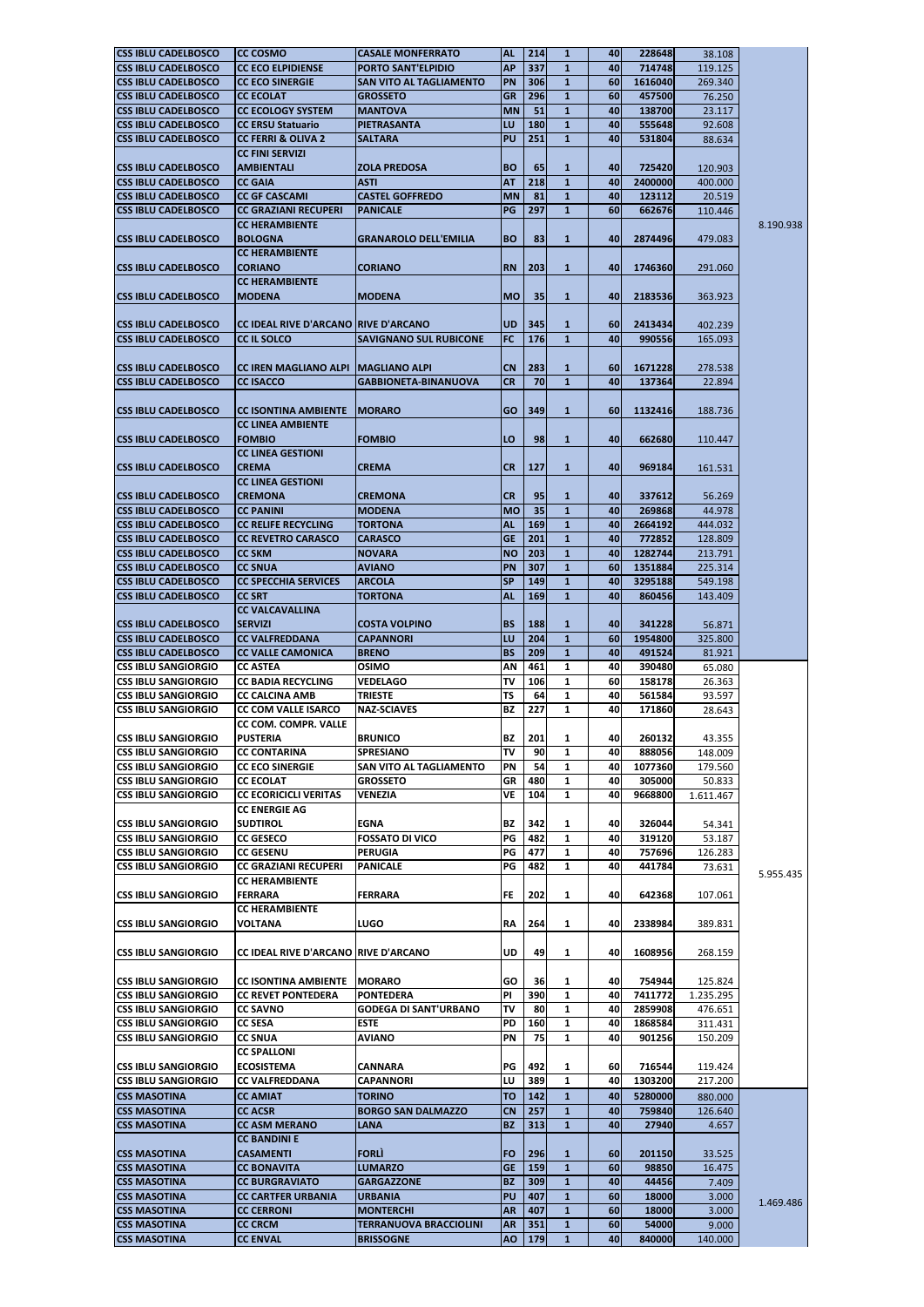| <b>CSS MASOTINA</b>                                                                                                                                           | <b>CC GLORENZA DISC.</b>      | <b>GLORENZA</b>               | <b>BZ</b>               | 372      | $\mathbf{1}$ | 60         | 33348    | 5.558     |            |
|---------------------------------------------------------------------------------------------------------------------------------------------------------------|-------------------------------|-------------------------------|-------------------------|----------|--------------|------------|----------|-----------|------------|
| <b>CSS MASOTINA</b>                                                                                                                                           | <b>CC LAMAFER</b>             | <b>BOLZANO</b>                | <b>BZ</b>               | 298      | $\mathbf{1}$ | 40         | 6364     | 1.061     |            |
|                                                                                                                                                               | <b>CC RIVIERA RECUPERI</b>    | <b>SANREMO</b>                | <b>IM</b>               | 267      |              | 100        | 1164120  |           |            |
| <b>CSS MASOTINA</b>                                                                                                                                           |                               |                               |                         |          | $\mathbf{1}$ |            |          | 194.020   |            |
| <b>CSS MASOTINA</b>                                                                                                                                           | <b>CC SANTINI SERVIZI</b>     | <b>BOLZANO</b>                | <b>BZ</b>               | 298      | $\mathbf{1}$ | 40         | 5412     | 902       |            |
| <b>CSS MASOTINA</b>                                                                                                                                           | <b>CC SIENA AMBIENTE</b>      | <b>ASCIANO</b>                | $\overline{\mathsf{S}}$ | 422      | $\mathbf{1}$ | 40         | 265436   | 44.239    |            |
| <b>CSS MATTUCCI SRL</b>                                                                                                                                       | <b>CC AMA ROCCA CENCIA</b>    | <b>ROMA</b>                   | <b>RM</b>               | 78       | $\mathbf{1}$ | 60         | 239874   | 39.979    |            |
| <b>CSS MATTUCCI SRL</b>                                                                                                                                       | <b>CC AVR</b>                 | <b>GUIDONIA MONTECELIO</b>    | <b>RM</b>               | 74       | $\mathbf{1}$ | 40         | 1019916  | 169.986   |            |
| <b>CSS MATTUCCI SRL</b>                                                                                                                                       | <b>CC BALDACCI RECUPERI</b>   | <b>RIANO</b>                  | <b>RM</b>               | 45       | $\mathbf{1}$ | 60         | 502116   | 83.686    |            |
| <b>CSS MATTUCCI SRL</b>                                                                                                                                       | <b>CC COSMARI</b>             | <b>TOLENTINO</b>              | <b>MC</b>               | 160      | $\mathbf{1}$ | 40         | 1260956  | 210.159   |            |
|                                                                                                                                                               |                               |                               |                         |          |              |            |          |           |            |
| <b>CSS MATTUCCI SRL</b>                                                                                                                                       | <b>CC DM SRL</b>              | <b>VITERBO</b>                | VT                      | 32       | 1            | 40         | 293520   | 48.920    |            |
| <b>CSS MATTUCCI SRL</b>                                                                                                                                       | <b>CC FERROCART</b>           | <b>TERNI</b>                  | TR                      | 47       | $\mathbf{1}$ | 40         | 1904512  | 317.419   | 1.922.268  |
|                                                                                                                                                               | <b>CC IDEALSERVICE</b>        |                               |                         |          |              |            |          |           |            |
| <b>CSS MATTUCCI SRL</b>                                                                                                                                       | <b>ACQUAPENDENTE</b>          | <b>ACQUAPENDENTE</b>          | VT                      | 94       | 1            | 40         | 2241728  | 373.621   |            |
| <b>CSS MATTUCCI SRL</b>                                                                                                                                       | <b>CC PELLICANO</b>           | <b>TARQUINIA</b>              | VT                      | 81       | $\mathbf{1}$ | 40         | 855708   | 142.618   |            |
| <b>CSS MATTUCCI SRL</b>                                                                                                                                       | <b>CC REFECTA SRL</b>         | <b>CISTERNA DI LATINA</b>     | LT                      | 129      | $\mathbf{1}$ | 60         | 2707974  | 451.329   |            |
| CSS MATTUCCI SRL                                                                                                                                              | <b>CC TECNOSERVIZI</b>        | <b>MONTEROTONDO</b>           | <b>RM</b>               | 61       | 1            | 60         |          |           |            |
|                                                                                                                                                               |                               |                               |                         |          |              |            | 309408   | 51.568    |            |
| <b>CSS MATTUCCI SRL</b>                                                                                                                                       | <b>CC TERENZI SRL</b>         | <b>CASTEL RITALDI</b>         | PG                      | 86       | $\mathbf{1}$ | 40         | 197896   | 32.983    |            |
| <b>CSS MONTELLO</b>                                                                                                                                           | <b>CC A2A RECYCLING</b>       | <b>CASTENEDOLO</b>            | <b>BS</b>               | 52       | $\mathbf{1}$ | 60         | 2401350  | 400.225   |            |
| <b>CSS MONTELLO</b>                                                                                                                                           | <b>CC ABONECO</b>             | <b>PARONA</b>                 | <b>PV</b>               | 113      | $\mathbf{1}$ | 60         | 1205856  | 200.976   |            |
| <b>CSS MONTELLO</b>                                                                                                                                           | <b>CC APRICA</b>              | <b>LOGRATO</b>                | <b>BS</b>               | 39       | $\mathbf{1}$ | 60         | 1111380  | 185.230   |            |
| <b>CSS MONTELLO</b>                                                                                                                                           | <b>CC AREA IMPIANTI</b>       | <b>JOLANDA DI SAVOIA</b>      | <b>FE</b>               | 219      | $\mathbf{1}$ | 60         | 9636     | 1.606     |            |
| <b>CSS MONTELLO</b>                                                                                                                                           | <b>CC ASM MERANO</b>          | LANA                          | <b>BZ</b>               | 243      | $\mathbf{1}$ | 60         | 41910    | 6.985     |            |
|                                                                                                                                                               |                               |                               |                         |          |              |            |          |           |            |
| <b>CSS MONTELLO</b>                                                                                                                                           | <b>CC BENASSI</b>             | <b>GUARENE</b>                | <b>CN</b>               | 217      | $\mathbf{1}$ | 60         | 1486026  | 247.671   |            |
|                                                                                                                                                               |                               |                               |                         |          |              |            |          |           |            |
| <b>CSS MONTELLO</b>                                                                                                                                           | <b>CC BIONDI MOLINACCIO</b>   | <b>PERUGIA</b>                | PG                      | 466      | $\mathbf{1}$ | 60         | 664710   | 110.785   |            |
|                                                                                                                                                               | <b>CC BRONI-STRADELLA</b>     |                               |                         |          |              |            |          |           |            |
| <b>CSS MONTELLO</b>                                                                                                                                           | <b>PUBBLICA</b>               | <b>BRONI</b>                  | <b>PV</b>               | 156      | $\mathbf{1}$ | 60         | 308736   | 51.456    |            |
| <b>CSS MONTELLO</b>                                                                                                                                           | <b>CC BURGRAVIATO</b>         | GARGAZZONE                    | <b>BZ</b>               | 239      | $\mathbf{1}$ | 60         | 66684    | 11.114    |            |
|                                                                                                                                                               |                               |                               |                         |          |              |            |          |           |            |
| <b>CSS MONTELLO</b>                                                                                                                                           | <b>CC CARE</b>                | <b>CARPI</b>                  | <b>MO</b>               | 176      | $\mathbf{1}$ | 60         | 1669518  | 278.253   |            |
| <b>CSS MONTELLO</b>                                                                                                                                           | <b>CC CARTFER</b>             | <b>PESARO</b>                 | <b>PS</b>               | 382      | $\mathbf{1}$ | 60         | 1989540  | 331.590   |            |
| <b>CSS MONTELLO</b>                                                                                                                                           | <b>CC CASALASCA</b>           | <b>SAN GIOVANNI IN CROCE</b>  | <b>CR</b>               | 115      | $\mathbf{1}$ | 60         | 1563180  | 260.530   |            |
| <b>CSS MONTELLO</b>                                                                                                                                           | <b>CC CAUTO</b>               | <b>BRESCIA</b>                | <b>BS</b>               | 43       | $\mathbf{1}$ | 60         | 2339898  | 389.983   |            |
| <b>CSS MONTELLO</b>                                                                                                                                           | <b>CC COGES</b>               | <b>SAN GERVASIO BRESCIANO</b> | <b>BS</b>               | 68       | $\mathbf{1}$ | 60         | 182424   | 30.404    |            |
| CSS MONTELLO                                                                                                                                                  | <b>CC COM VALLE ISARCO</b>    | <b>NAZ-SCIAVES</b>            | <b>BZ</b>               | 271      | $\mathbf{1}$ | 60         | 257790   | 42.965    |            |
|                                                                                                                                                               |                               |                               |                         |          |              |            |          |           |            |
|                                                                                                                                                               | <b>CC COM. COMPR. VALLE</b>   |                               |                         |          |              |            |          |           |            |
| <b>CSS MONTELLO</b>                                                                                                                                           | <b>PUSTERIA</b>               | <b>BRUNICO</b>                | <b>BZ</b>               | 297      | $\mathbf{1}$ | 60         | 390198   | 65.033    |            |
| CSS MONTELLO                                                                                                                                                  | <b>CC CONTARINA</b>           | <b>SPRESIANO</b>              | <b>TV</b>               | 248      | $\mathbf{1}$ | 60         | 1332084  | 222.014   |            |
| <b>CSS MONTELLO</b>                                                                                                                                           | <b>CC COSMO</b>               | <b>CASALE MONFERRATO</b>      | <b>AL</b>               | 156      | $\mathbf{1}$ | 60         | 342972   | 57.162    |            |
| <b>CSS MONTELLO</b>                                                                                                                                           | <b>CC ECO ELPIDIENSE</b>      | <b>PORTO SANT'ELPIDIO</b>     | <b>AP</b>               | 494      | $\mathbf{1}$ | 60         | 1072122  | 178.687   |            |
| <b>CSS MONTELLO</b>                                                                                                                                           | <b>CC ECOCASSIA</b>           | UMBERTIDE                     | PG                      | 440      | $\mathbf{1}$ | 60         | 404322   | 67.387    |            |
|                                                                                                                                                               |                               |                               |                         |          |              |            |          |           |            |
| <b>CSS MONTELLO</b>                                                                                                                                           | <b>CC ECOLOGY SYSTEM</b>      | <b>MANTOVA</b>                | <b>MN</b>               | 133      | $\mathbf{1}$ | 60         | 208050   | 34.675    |            |
| <b>CSS MONTELLO</b>                                                                                                                                           | <b>CC ECORICICLI VERITAS</b>  | <b>VENEZIA</b>                | <b>VE</b>               | 217      | $\mathbf{1}$ | <b>60</b>  | 14503200 | 2.417.200 |            |
|                                                                                                                                                               | <b>CC ENERGIE AG</b>          |                               |                         |          |              |            |          |           |            |
| <b>CSS MONTELLO</b>                                                                                                                                           | <b>SUDTIROL</b>               | <b>EGNA</b>                   | <b>BZ</b>               | 210      | $\mathbf{1}$ | 60         | 489066   | 81.511    |            |
| <b>CSS MONTELLO</b>                                                                                                                                           | <b>CC ENVAL</b>               | <b>BRISSOGNE</b>              | <b>AO</b>               | 232      | $\mathbf{1}$ | 60         | 1260000  | 210,000   |            |
| CSS MONTELLO                                                                                                                                                  | <b>CC FERRI &amp; OLIVA 2</b> | <b>SALTARA</b>                | <b>PU</b>               | 408      | $\mathbf{1}$ | 60         | 797706   | 132.951   |            |
|                                                                                                                                                               |                               |                               |                         |          |              |            |          |           |            |
|                                                                                                                                                               | <b>CC FINI SERVIZI</b>        |                               |                         |          |              |            |          |           |            |
| <b>CSS MONTELLO</b>                                                                                                                                           | <b>AMBIENTALI</b>             | <b>ZOLA PREDOSA</b>           | <b>BO</b>               | 222      | $\mathbf{1}$ | <b>60l</b> | 1088130  | 181.355   |            |
| <b>CSS MONTELLO</b>                                                                                                                                           | <b>CC GAIA</b>                | <b>ASTI</b>                   | <b>AT</b>               | 191      | $\mathbf{1}$ | 60         | 3600000  | 600.000   |            |
| <b>CSS MONTELLO</b>                                                                                                                                           | <b>CC GESECO</b>              | <b>FOSSATO DI VICO</b>        | PG                      | 477      | $\mathbf{1}$ | 60         | 478680   | 79.780    |            |
| <b>CSS MONTELLO</b>                                                                                                                                           | <b>CC GESENU</b>              | <b>PERUGIA</b>                | PG                      | 466      | $\mathbf{1}$ | 60         | 1136544  | 189.424   |            |
| <b>CSS MONTELLO</b>                                                                                                                                           | <b>CC GF CASCAMI</b>          | <b>CASTEL GOFFREDO</b>        | <b>MN</b>               | 79       | $\mathbf{1}$ | 60         | 184668   | 30.778    |            |
|                                                                                                                                                               | <b>CC HERAMBIENTE</b>         |                               |                         |          |              |            |          |           |            |
|                                                                                                                                                               |                               |                               |                         |          |              |            |          |           | 17.696.729 |
| <b>CSS MONTELLO</b>                                                                                                                                           | <b>BOLOGNA</b>                | <b>GRANAROLO DELL'EMILIA</b>  | <b>BO</b>               | 240      | $\mathbf{1}$ | <b>60l</b> | 4311744  | 718.624   |            |
|                                                                                                                                                               | <b>CC HERAMBIENTE</b>         |                               |                         |          |              |            |          |           |            |
| <b>CSS MONTELLO</b>                                                                                                                                           | <b>CORIANO</b>                | <b>CORIANO</b>                | <b>RN</b>               | 360      | $\mathbf{1}$ | 60         | 2619540  | 436.590   |            |
|                                                                                                                                                               | <b>CC HERAMBIENTE</b>         |                               |                         |          |              |            |          |           |            |
| <b>CSS MONTELLO</b>                                                                                                                                           | <b>FERRARA</b>                | <b>FERRARA</b>                | FE.                     | 207      | $\mathbf{1}$ | <b>60l</b> | 963552   | 160.592   |            |
|                                                                                                                                                               |                               |                               |                         |          |              |            |          |           |            |
|                                                                                                                                                               | <b>CC HERAMBIENTE</b>         |                               |                         |          |              |            |          |           |            |
| <b>CSS MONTELLO</b>                                                                                                                                           | <b>MODENA</b>                 | <b>MODENA</b>                 |                         | MO   192 | $\mathbf{1}$ | <b>60l</b> | 3275304  | 545.884   |            |
|                                                                                                                                                               | <b>CC HERAMBIENTE</b>         |                               |                         |          |              |            |          |           |            |
| <b>CSS MONTELLO</b>                                                                                                                                           | <b>VOLTANA</b>                | <b>LUGO</b>                   | <b>RA</b>               | 289      | $\mathbf{1}$ | <b>60</b>  | 3508476  | 584.746   |            |
| <b>CSS MONTELLO</b>                                                                                                                                           | <b>CC IL SOLCO</b>            | <b>SAVIGNANO SUL RUBICONE</b> | <b>FC</b>               | 333      | $\mathbf{1}$ | <b>60</b>  | 1485834  | 247.639   |            |
|                                                                                                                                                               |                               |                               |                         |          |              | 60         | 5040000  | 840.000   |            |
|                                                                                                                                                               |                               |                               |                         |          |              |            |          |           |            |
| <b>CSS MONTELLO</b>                                                                                                                                           | <b>CC IREN AMBIENTE C1</b>    | <b>PARMA</b>                  | PR                      | 156      | $\mathbf{1}$ |            |          |           |            |
|                                                                                                                                                               | <b>CC IREN CAIRO</b>          |                               |                         |          |              |            |          |           |            |
|                                                                                                                                                               | <b>MONTENOTTE</b>             | <b>CAIRO MONTENOTTE</b>       | <b>SV</b>               | 265      | $\mathbf{1}$ | <b>60l</b> | 4837152  | 806.192   |            |
|                                                                                                                                                               | <b>CC ISACCO</b>              | <b>GABBIONETA-BINANUOVA</b>   | <b>CR</b>               | 86       | $\mathbf{1}$ | 60         | 206046   | 34.341    |            |
|                                                                                                                                                               | <b>CC LAMAFER</b>             | <b>BOLZANO</b>                | <b>BZ</b>               | 228      | $\mathbf{1}$ | 60         | 9546     | 1.591     |            |
|                                                                                                                                                               | <b>CC LINEA AMBIENTE</b>      |                               |                         |          |              |            |          |           |            |
|                                                                                                                                                               |                               |                               |                         |          |              |            |          |           |            |
| <b>CSS MONTELLO</b><br><b>CSS MONTELLO</b><br><b>CSS MONTELLO</b><br><b>CSS MONTELLO</b>                                                                      | <b>FOMBIO</b>                 | <b>FOMBIO</b>                 | LO                      | 113      | $\mathbf{1}$ | <b>60</b>  | 994020   | 165.670   |            |
|                                                                                                                                                               | <b>CC LINEA GESTIONI</b>      |                               |                         |          |              |            |          |           |            |
|                                                                                                                                                               | <b>CREMA</b>                  | <b>CREMA</b>                  | <b>CR</b>               | 43       | $\mathbf{1}$ | <b>60l</b> | 1453776  | 242.296   |            |
| <b>CSS MONTELLO</b>                                                                                                                                           | <b>CC LINEA GESTIONI</b>      |                               |                         |          |              |            |          |           |            |
|                                                                                                                                                               | <b>CREMONA</b>                | <b>CREMONA</b>                | <b>CR</b>               | 93       | $\mathbf{1}$ | <b>60</b>  | 506418   | 84.403    |            |
|                                                                                                                                                               |                               |                               |                         |          |              |            |          |           |            |
|                                                                                                                                                               | <b>CC NUOVA CLEAN</b>         | <b>ANGERA</b>                 | <b>VA</b>               | 116      | $\mathbf{1}$ | <b>60</b>  | 36042    | 6.007     |            |
|                                                                                                                                                               | <b>CC PANINI</b>              | <b>MODENA</b>                 | <b>MO</b>               | 192      | $\mathbf{1}$ | <b>60</b>  | 404802   | 67.467    |            |
|                                                                                                                                                               | <b>CC RELIFE RECYCLING</b>    | <b>TORTONA</b>                | <b>AL</b>               | 142      | $\mathbf{1}$ | <b>60l</b> | 3996288  | 666.048   |            |
|                                                                                                                                                               | <b>CC REVET PONTEDERA</b>     | <b>PONTEDERA</b>              | PI                      | 339      | $\mathbf{1}$ | <b>60</b>  | 11117658 | 1.852.943 |            |
|                                                                                                                                                               | <b>CC RIMECO</b>              | <b>VARALLO</b>                | <b>VC</b>               | 163      | $\mathbf{1}$ | 60         | 454836   | 75.806    |            |
|                                                                                                                                                               | <b>CC SANTINI SERVIZI</b>     | <b>BOLZANO</b>                | <b>BZ</b>               | 228      | $\mathbf{1}$ | 60         | 8118     | 1.353     |            |
| <b>CSS MONTELLO</b><br><b>CSS MONTELLO</b><br><b>CSS MONTELLO</b><br><b>CSS MONTELLO</b><br><b>CSS MONTELLO</b><br><b>CSS MONTELLO</b><br><b>CSS MONTELLO</b> |                               |                               |                         |          |              |            |          |           |            |
| <b>CSS MONTELLO</b>                                                                                                                                           | <b>CC SAVNO</b>               | <b>GODEGA DI SANT'URBANO</b>  | <b>TV</b>               | 269      | $\mathbf{1}$ | 60         | 4289862  | 714.977   |            |
| <b>CSS MONTELLO</b>                                                                                                                                           | <b>CC SECAM</b>               | <b>CEDRASCO</b>               | <b>SO</b>               | 121      | $\mathbf{1}$ | <b>60</b>  | 739572   | 123.262   |            |
| <b>CSS MONTELLO</b>                                                                                                                                           | <b>CC SERIT</b>               | <b>CAVAION VERONESE</b>       | <b>VR</b>               | 98       | $\mathbf{1}$ | <b>60l</b> | 6068604  | 1.011.434 |            |
| <b>CSS MONTELLO</b>                                                                                                                                           | <b>CC SESA</b>                | <b>ESTE</b>                   | <b>PD</b>               | 195      | $\mathbf{1}$ | <b>60</b>  | 2802876  | 467.146   |            |